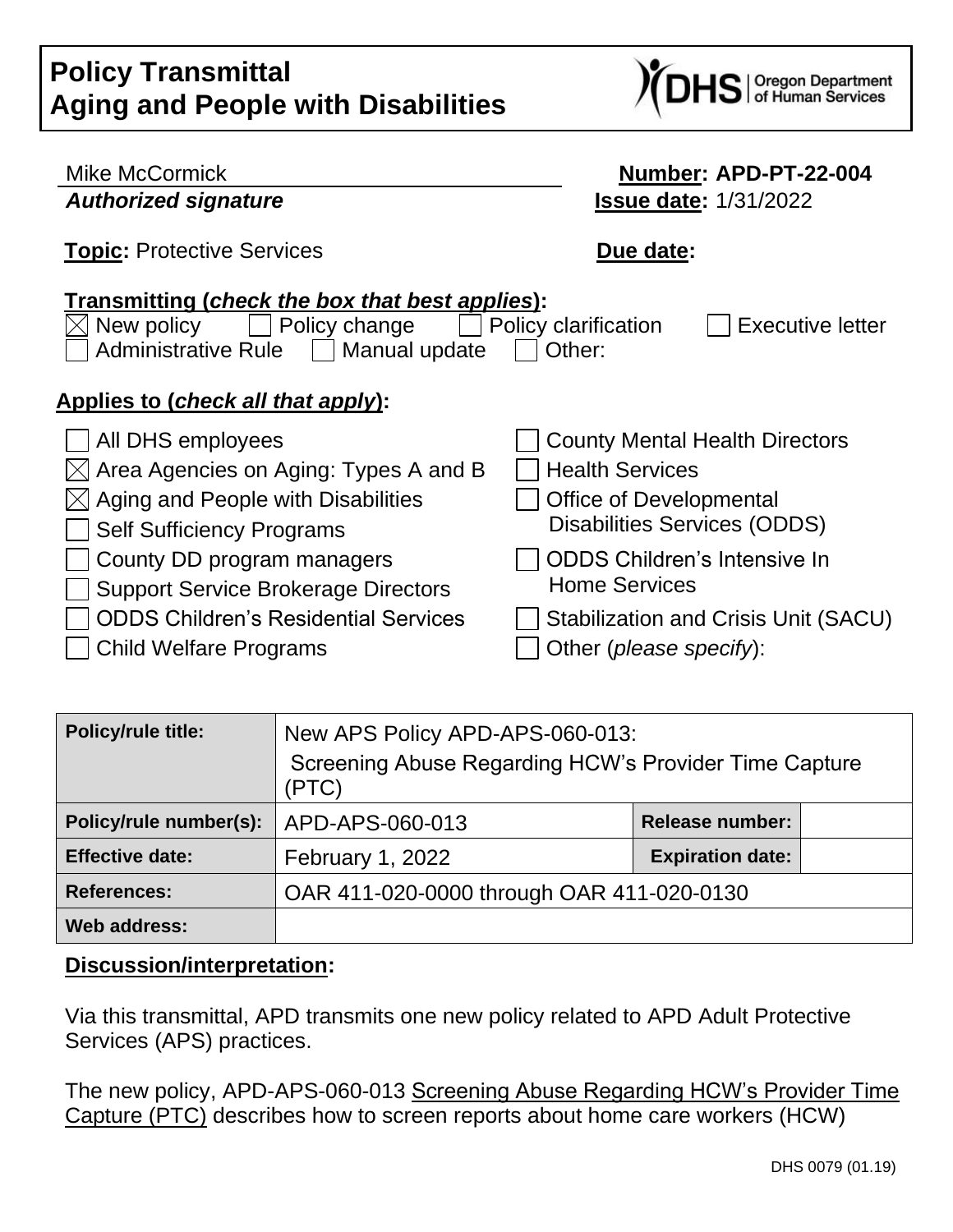misusing and misreporting their payment records in the Oregon Provider Time Capture Electronic Visit Verification (OR PTC EVV) Initiative.

This policy discontinues and replaces APD-IM-15-044 Screening Cases in which Home Care Workers are Falsifying Hours.

#### **Implementation/transition instructions:**

The attached policy will be effective on February 1, 2022.

#### **Training/communication plan:**

The new policy and reference tool will be posted at the [APS Tools website](https://dhsoha.sharepoint.com/teams/Hub-ODHS-APD-Staff-Tools/SitePages/APS-Staff-Tools.aspx) with other APS policies in this series. Communication and discussion regarding this policy will occur during APS Supervisor Meetings, APS Fundamentals Training, and other venues as needed. Requests for technical assistance on applying this new policy should be sent to the Central APS Unit at [APS.TechAssistance@dhsoha.state.or.us.](mailto:APS.TechAssistance@dhsoha.state.or.us)

#### **Local/branch action required:**

Ensure local APS staff awareness of the new policy.

#### **Central office action required:**

Respond to inquiries regarding the new policy as needed.

**Field/stakeholder review:**  $\boxtimes$  Yes  $\Box$  No

**If yes, reviewed by:** APD Operations Committee, APS Supervisors, APS Policy Advisory Committee which includes an SOQ liaison and SOQ managment.

**Filing instructions:**

*If you have any questions about this policy, contact:*

| Contact(s): APD Central APS Unit Technical Assistance |      |  |  |  |
|-------------------------------------------------------|------|--|--|--|
| Phone:                                                | Fax: |  |  |  |
| Email: APS.TechAssistance@dhsoha.state.or.us          |      |  |  |  |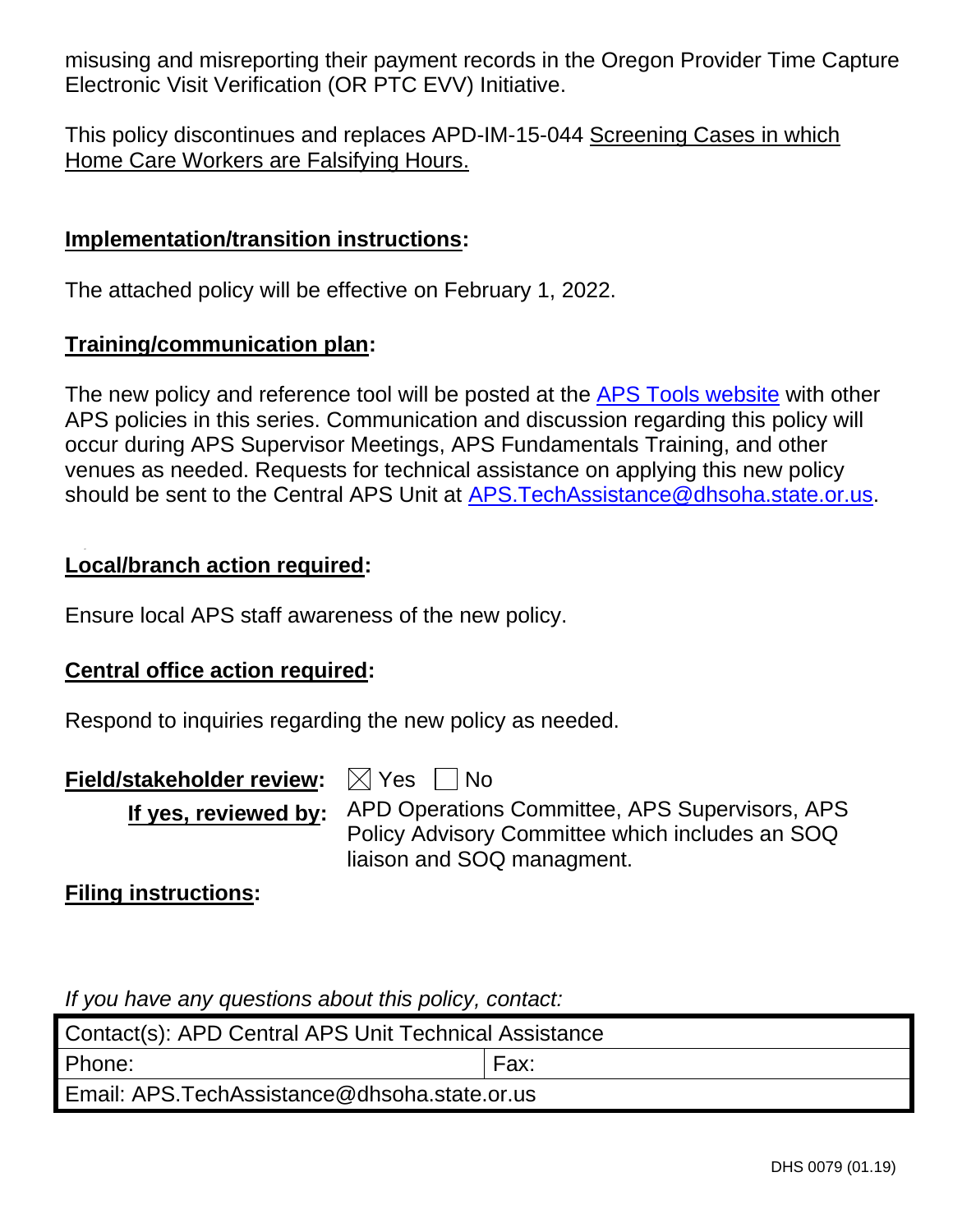

## **DHS Aging & People with Disabilities (APD)**

## **Operational Policy**

| <b>Policy title:</b>     | <b>Adult Protective Services:</b><br>Screening Abuse Regarding HCW's Provider Time Capture (PTC) |                 |     |  |
|--------------------------|--------------------------------------------------------------------------------------------------|-----------------|-----|--|
| <b>Policy</b><br>number: | APD-APS-060-013                                                                                  |                 |     |  |
|                          | <b>Original date:</b>   February 1, 2022                                                         | Last<br>update: | N/A |  |
| Approved:                | Mike McCormick, Interim APD Director                                                             |                 |     |  |

## **Purpose**

This policy is one of a series intended to provide policy direction regarding Adult Protective Services (APS) practice and documentation in (Aging and People with Disabilities (APD) and Area Agencies on Aging (AAA) local offices. Application of this policy will help to ensure a consistent statewide response to reports of abuse of adults eligible for APD protective services.

## **Description**

This policy describes how to screen and refer reports about or knowledge of home care workers (HCW) misusing and misreporting their payment records in the Oregon Provider Time Capture Electronic Visit Verification (OR PTC EVV) Initiative, which began September 2021.

## **Applicability**

This policy applies to all DHS and Type "B" and "A" Area Agency on Aging staff providing Adult Protective Services as described in OAR chapter 411, division 020, Adult Protective Services – General.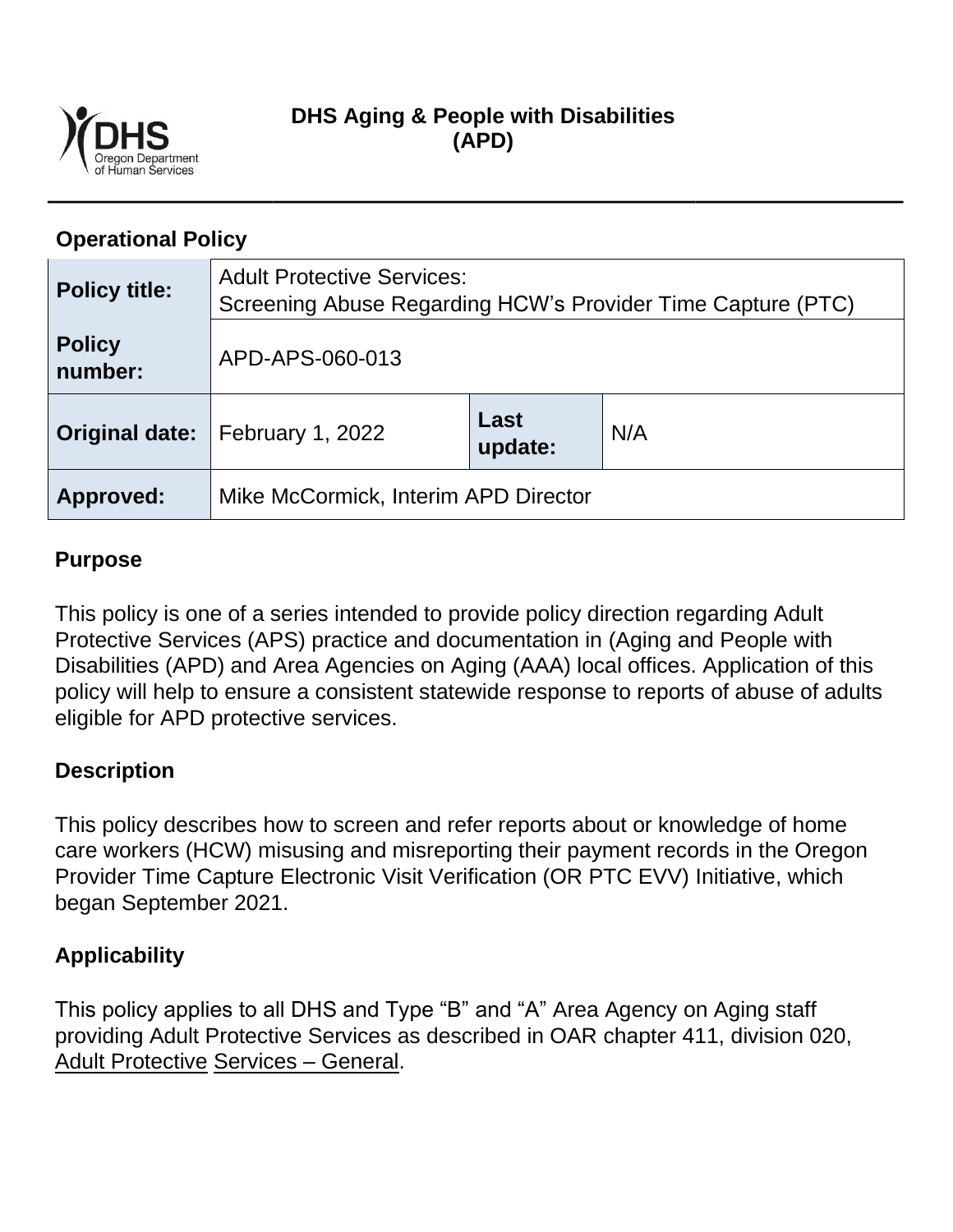# **Policy**

- 1. The Home Care Workers' daily time and mileage is tracked through the Oregon Provider Time Capture Electronic Visit Verification (OR PTC EVV) application. Knowledge of HCWs allegedly incorrectly reporting time, e.g., not working hours claimed or falsifying hours or mileage, are referred to the APD consumer's APD/AAA Case Manager or Oregon Project Independence (OPI) Coordinator. These APD/AAA workers address time capture irregularities and report fraud as needed.
- 2. Consequently, reports to APS of HCW's OR PTC EVV tracking misuse and irregularities are screened out and not assigned as financial exploitation. Nor do APS workers need to report fraud. In addition, APD/AAA Case Managers and OPI Coordinators are not expected to report OR PTC EVV irregularities as abuse to APS local offices.
- 3. However, APS local offices must screen other HCW-related abuse reports, e.g., neglect of care because the HCW did not work their hours or verbal or physical coercion of the AV to misreport EVV. Then, as appropriate, assign for investigation. This includes financial wrongdoing allegedly committed by HCWs not related to OR PTC EVV tracking, e.g., charging more money on top of their pay to complete their tasks or stealing property.

## **References**

OAR 411-020-0000 through 411-020-0130, Adult Protective Services – General

# **Forms referenced**

None.

# **Related policies**

- PT 21025 *OR PTC DCI Policies and Procedures*
- PT 21024 *PTC EVV Non-Compliance, Violations, Corrective Actions*